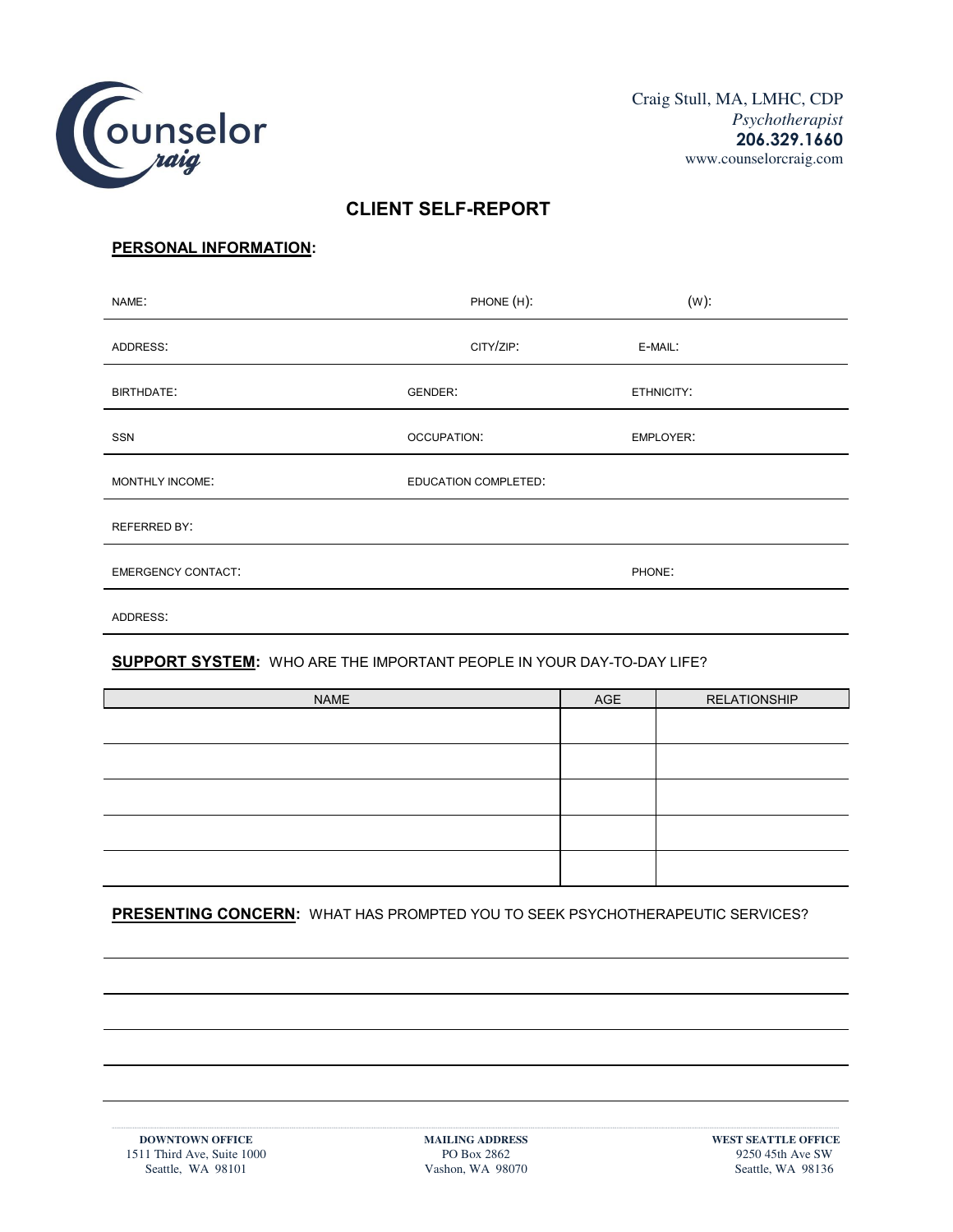#### **CURRENT PROBLEMS OR SYMPTOMS**: READ EACH STATEMENT AND CHECK THE APPROPRIATE BOX TO INDICATE HOW OFTEN THE STATEMENT HAS APPLIED TO YOU *DURING THE PAST MONTH*.

| During the past month                             | None or a little<br>of the time | Some of the<br>time | Most or all of<br>the time |
|---------------------------------------------------|---------------------------------|---------------------|----------------------------|
| feel sad                                          |                                 |                     |                            |
| Unable to get to sleep                            |                                 |                     |                            |
| Wake up at night or in the early morning          |                                 |                     |                            |
| Very restless sleep                               |                                 |                     |                            |
| Decreased sex drive                               |                                 |                     |                            |
| Unable to enjoy life; have lost zest for life     |                                 |                     |                            |
| Have withdrawn from others                        |                                 |                     |                            |
| Strong thoughts about suicide                     |                                 |                     |                            |
| Change in appetite<br>Decrease<br>Wt. loss<br>Ibs |                                 |                     |                            |
| Ibs<br>Wt. gained<br>Increase                     |                                 |                     |                            |
| Memory problem, forgetfulness, poor concentration |                                 |                     |                            |
| Decreased need for sleep                          |                                 |                     |                            |
| Increased sex drive                               |                                 |                     |                            |
| So happy people describe me as "manic"            |                                 |                     |                            |
| Racing thoughts                                   |                                 |                     |                            |
| Sudden episodes of nervousness or panic           |                                 |                     |                            |
| Fear of losing self-control                       |                                 |                     |                            |
| Palpitations or rapid heart beat                  |                                 |                     |                            |
| Shortness of breath                               |                                 |                     |                            |
| Strange or unusual thoughts                       |                                 |                     |                            |
| Hear voices or see things that aren't there       |                                 |                     |                            |
| Very peculiar experiences                         |                                 |                     |                            |
| Ready to explode                                  |                                 |                     |                            |
| Thoughts about harming someone                    |                                 |                     |                            |
| Excessive use of alcohol or drugs                 |                                 |                     |                            |

## **MEDICAL INFORMATION:**

PHYSICIAN: PHONE:

PLEASE DESCRIBE ANY HEALTH RELATED CONCERNS OR COMPLICATIONS:

#### **MEDICATIONS:** LIST ALL PRESCRIBED, OVER-THE-COUNTER, AND HERBAL MEDICATIONS.

| <b>MEDICATION</b> | <b>DOSAGE</b> | <b>SCHEDULE</b> | <b>PRESCRIBER</b> |
|-------------------|---------------|-----------------|-------------------|
|                   |               |                 |                   |
|                   |               |                 |                   |
|                   |               |                 |                   |
|                   |               |                 |                   |
|                   |               |                 |                   |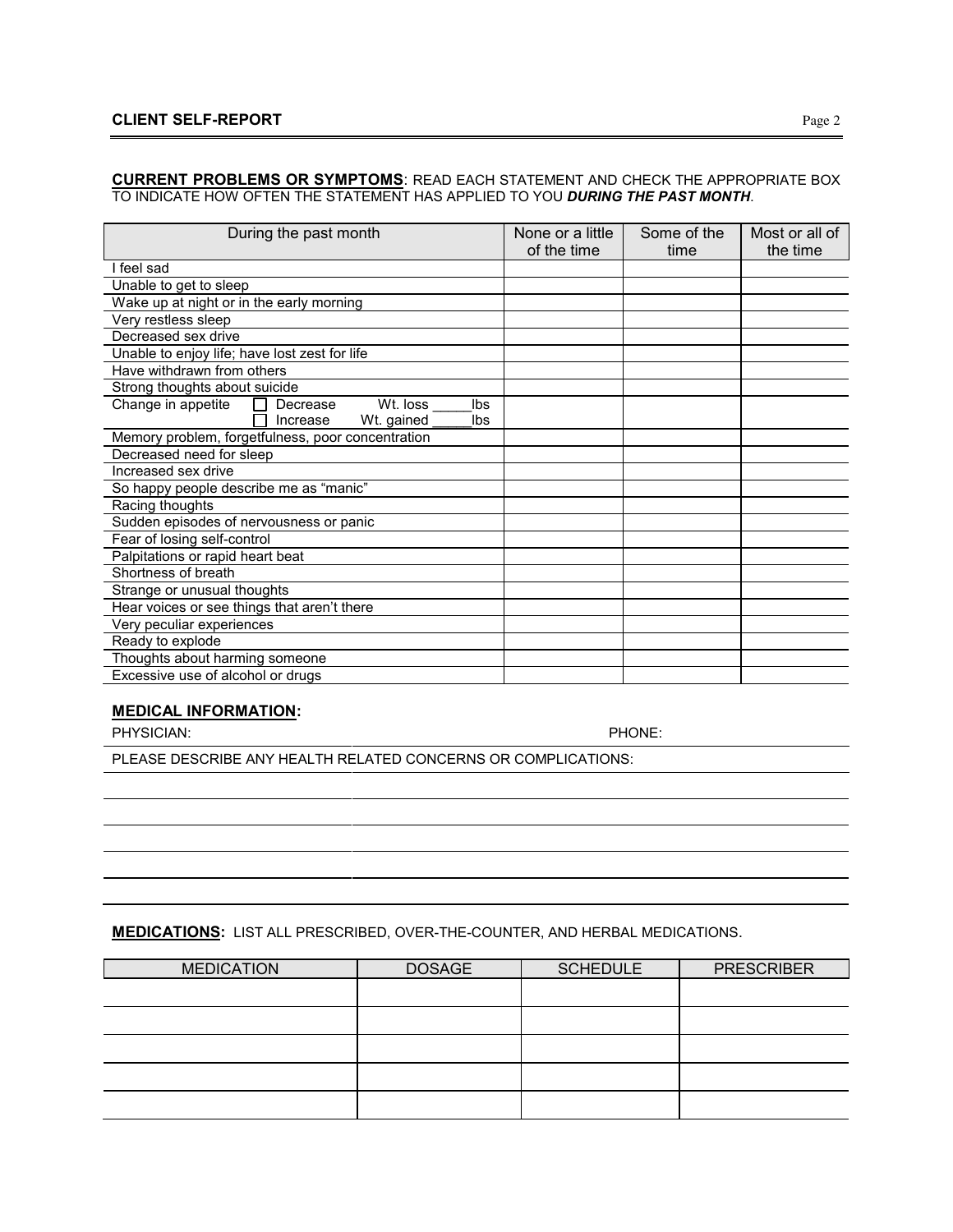## **CLIENT SELF-REPORT** Page 3

## **TREATMENT HISTORY:** LIST ANY CURRENT OR PAST EXPERIENCES WITH PSYCHOTHERAPY, SUBSTANCE ABUSE TREATMENT, OR PSYCHIATRIC HOSPITALIZATION.

| <b>DATE</b> | <b>THERAPIST/FACILITY</b> | DIAGNOSIS/PROBLEM | <b>DURATION</b> |
|-------------|---------------------------|-------------------|-----------------|
|             |                           |                   |                 |
|             |                           |                   |                 |
|             |                           |                   |                 |
|             |                           |                   |                 |

**PERSONAL HISTORY:** PLEASE IDENTIFY THE MEMBERS OF YOUR FAMILY-OF-ORIGIN AS WELL AS ANY OTHER PERSONS WHO WERE SIGNIFICANT DURING YOUR EARLY DEVELOPMENT.

| <b>NAME</b> | AGE | <b>RELATIONSHIP</b> |
|-------------|-----|---------------------|
|             |     |                     |
|             |     |                     |
|             |     |                     |
|             |     |                     |
|             |     |                     |
|             |     |                     |
|             |     |                     |

| Have you experienced any of the following events?    | During the | Within the     | More than 5 |
|------------------------------------------------------|------------|----------------|-------------|
|                                                      | past year  | past 2-5 years | years ago   |
| Serious illness                                      |            |                |             |
| Serious injury                                       |            |                |             |
| Major illness or injury of family member             |            |                |             |
| Death of family member                               |            |                |             |
| Death of a child                                     |            |                |             |
| Death of a spouse or partner                         |            |                |             |
| Death of a close friend(s)                           |            |                |             |
| Parents' divorce                                     |            |                |             |
| Desertion by parent                                  |            |                |             |
| Sexual abuse                                         |            |                |             |
| Victim of crime or violence                          |            |                |             |
| Mental illness of family member                      |            |                |             |
| Suicidal thoughts                                    |            |                |             |
| Suicide attempt                                      |            |                |             |
| Panic attacks                                        |            |                |             |
| Anxiety attacks                                      |            |                |             |
| Depression                                           |            |                |             |
| Manic episode                                        |            |                |             |
| Divorce or loss of primary intimate relationship     |            |                |             |
| Birth of children                                    |            |                |             |
| Job or school change                                 |            |                |             |
| Change in financial situation                        |            |                |             |
| Involvement with the legal system or law enforcement |            |                |             |
| Change of residence                                  |            |                |             |